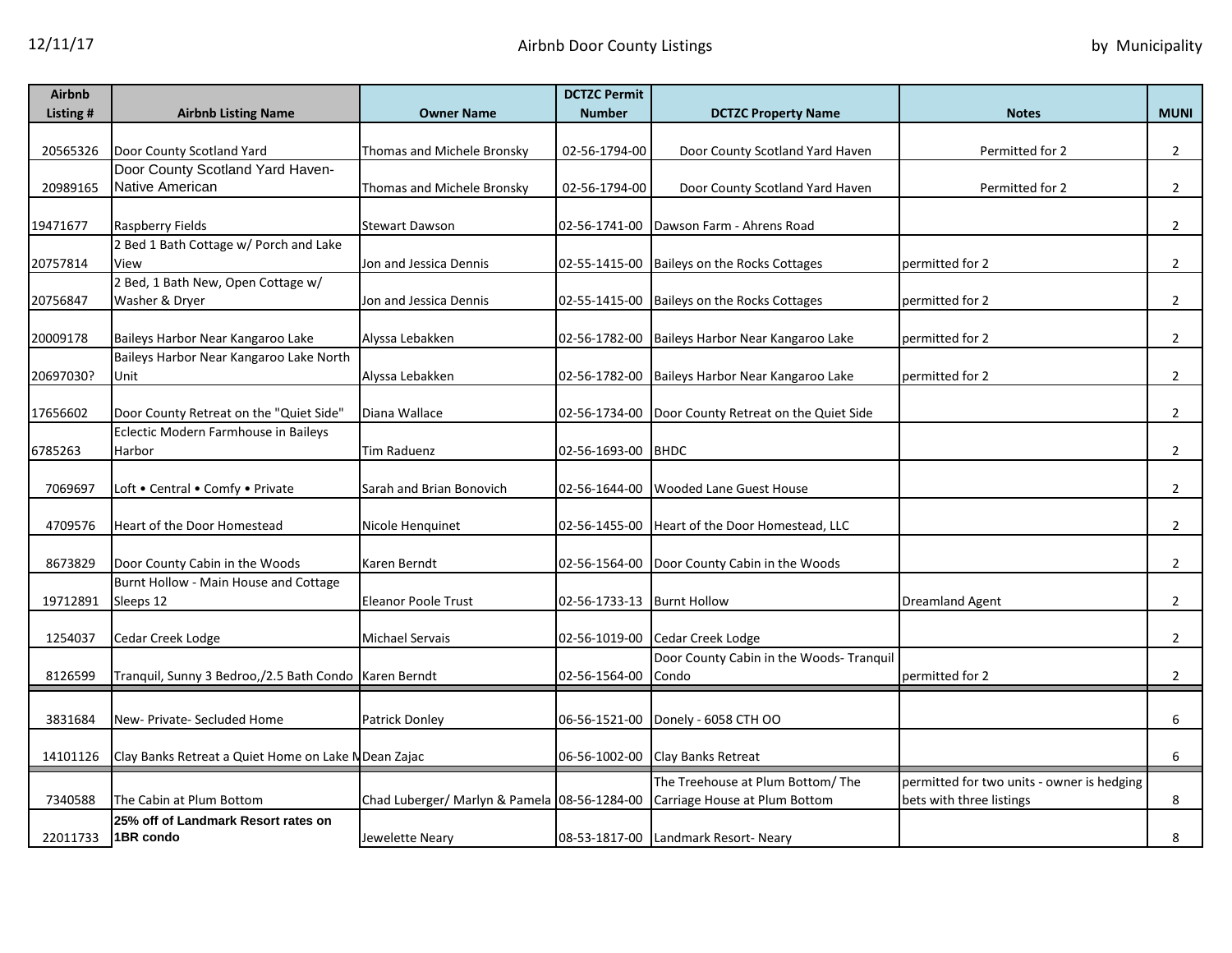| 20123459 | NEW! 2BR Egg Harbor House on 2 Acres!      | Kerri Zergoski                                                 | 08-56-1768-00 Lodge 42    |                                                    |                                            | 8 |
|----------|--------------------------------------------|----------------------------------------------------------------|---------------------------|----------------------------------------------------|--------------------------------------------|---|
|          | Gorgeous Waterview overlooking the bay     |                                                                |                           |                                                    |                                            |   |
| 19082486 | of green bay                               | Matthew A Pidgeon                                              |                           | 08-53-1754-00 Landmark Resort - Pidgeon - Unit 205 |                                            | 8 |
|          |                                            |                                                                |                           |                                                    |                                            |   |
| 13606442 | Cozy Farmhouse Studio                      | Renee Schwaller and Steve Beaud 08-56-1649-00 Farmhouse Studio |                           |                                                    |                                            | 8 |
|          |                                            |                                                                |                           | The Treehouse at Plum Bottom/ The                  | permitted for two units - owner is hedging |   |
| 4950769  | The Treehouse at Plum Bottom               | Chad Luberger/ Marlyn & Pamela 08-56-1284-00                   |                           | Carriage House at Plum Bottom                      | bets with three listings                   | 8 |
|          |                                            |                                                                |                           |                                                    |                                            |   |
| 6677520  | Sunset Bluff Getaway in Egg Harbor         | Michael & Christina Hauge                                      |                           | 08-53-0384-05 Sunset Bluff Condo - Unit 2- Hauge   |                                            | 8 |
|          | Renovated! 2 Bedroom/1 ba Family           |                                                                |                           |                                                    |                                            |   |
| 12896781 | <b>Friendly Resort</b>                     | Scott & Wendy Schultz                                          | 08-53-1626-00             | Landmark Resort - Schultz                          | permitted for 2                            | 8 |
|          | Newly Updated! 2 Bed/1 Ba Family           |                                                                |                           |                                                    |                                            |   |
| 19190730 | <b>Friendly Resort</b>                     | Scott & Wendy Schultz                                          | 08-53-1626-00             | Landmark Resort - Schultz                          | permitted for 2                            | 8 |
|          |                                            |                                                                |                           | Landmark Resort - Our Piece of the Door -          |                                            |   |
| 13479701 | Our Piece of the Door                      | Roby Onan                                                      | 08-53-1652-00             | Onan #3224                                         |                                            | 8 |
|          | Gorgeous Waterview 2 Bedroom 1 Bath        |                                                                |                           | Landmark Resort-Unit 307- Island Winds             |                                            |   |
| 14613779 | Condo!                                     | Island Winds LLC - Kristin Van Dris: 08-53-1671-00             |                           | <b>LLC</b>                                         |                                            | 8 |
|          |                                            |                                                                |                           |                                                    |                                            |   |
| 16662817 | Cottage on the Bay                         | Elizabeth & Mario Bernardi                                     |                           | 08-56-0841-00 Cottage on the Bay - Bernardi        |                                            | 8 |
|          | Newly Renovated Waterview 1 Bedroom 1      |                                                                |                           | Landmark Resort - Units 1225 -1220 -               |                                            |   |
| 16213355 | bath Condo                                 | Christopher and Sara Spencer                                   | 08-53-1686-00             | Spencer                                            | permitted for 2                            | 8 |
|          |                                            |                                                                |                           | Landmark Resort - Units 1225 -1220 -               |                                            |   |
| 16462773 | Relaxing 1 Bedroom 1 Bathroom Condo        | Christopher and Sara Spencer                                   | 08-53-1686-00             | Spencer                                            | permitted for 2                            | 8 |
|          |                                            |                                                                |                           | Landmark Resort- Beautiful Water View              |                                            |   |
| 1595111  | <b>Beautiful Waterview Condo</b>           | Kathlyn Geracie                                                | 08-53-1689-00             | Condo                                              |                                            | 8 |
|          |                                            |                                                                |                           | Landmark Resort Unit 2317 - Leaf House             |                                            |   |
| 16751564 | Leaf House Door County                     | Sean and Cami Wright                                           | 08-53-1699-00 Door County |                                                    |                                            | 8 |
|          | Relaxing Waterfront Door County Lake       |                                                                |                           |                                                    |                                            |   |
| 15399898 | House                                      | Brianne & Barry Tegel                                          |                           | 08-56-1707-00 Door County Lake House Tegel         |                                            | 8 |
|          | Relaxing Nostalgic Log Home "Green Apple   |                                                                |                           |                                                    |                                            |   |
| 16987204 | Lodge"                                     | Patricia Culliton                                              |                           | 08-56-1715-00 Green Apple Lodge                    |                                            | 8 |
|          | Egg Harbor Cottage on the Waters of        |                                                                |                           |                                                    |                                            |   |
|          | 17748137 Green Bay                         | Patti Jo Hedeen                                                |                           | 08-55-0302-00 Sunset on Bay Shore                  |                                            | 8 |
|          |                                            |                                                                |                           |                                                    |                                            |   |
|          | 17527605 2 Bed 2 Bath Condo w/ Pool Access | Will Pflum                                                     |                           | 08-53-1684-00 Landmark Resort Pflum                |                                            | 8 |
|          |                                            |                                                                |                           | The Treehouse at Plum Bottom/ The                  | permitted for two units - owner is hedging |   |
| 8163799  | The Cottage at Plum Bottom                 | Chad Luberger/ Marlyn & Pamela 08-56-1284-00                   |                           | Carriage House at Plum Bottom                      | bets with three listings                   | 8 |
|          | Remodeled 1 Bed 1 Bath ADA Condo w/        |                                                                |                           | Landmark Resort - Door County Getaways-            |                                            |   |
| 18286289 | <b>Wood View</b>                           | <b>Brian Wiegland</b>                                          | 08-53-1688-00 Wiegand     |                                                    | permitted for 4 units                      | 8 |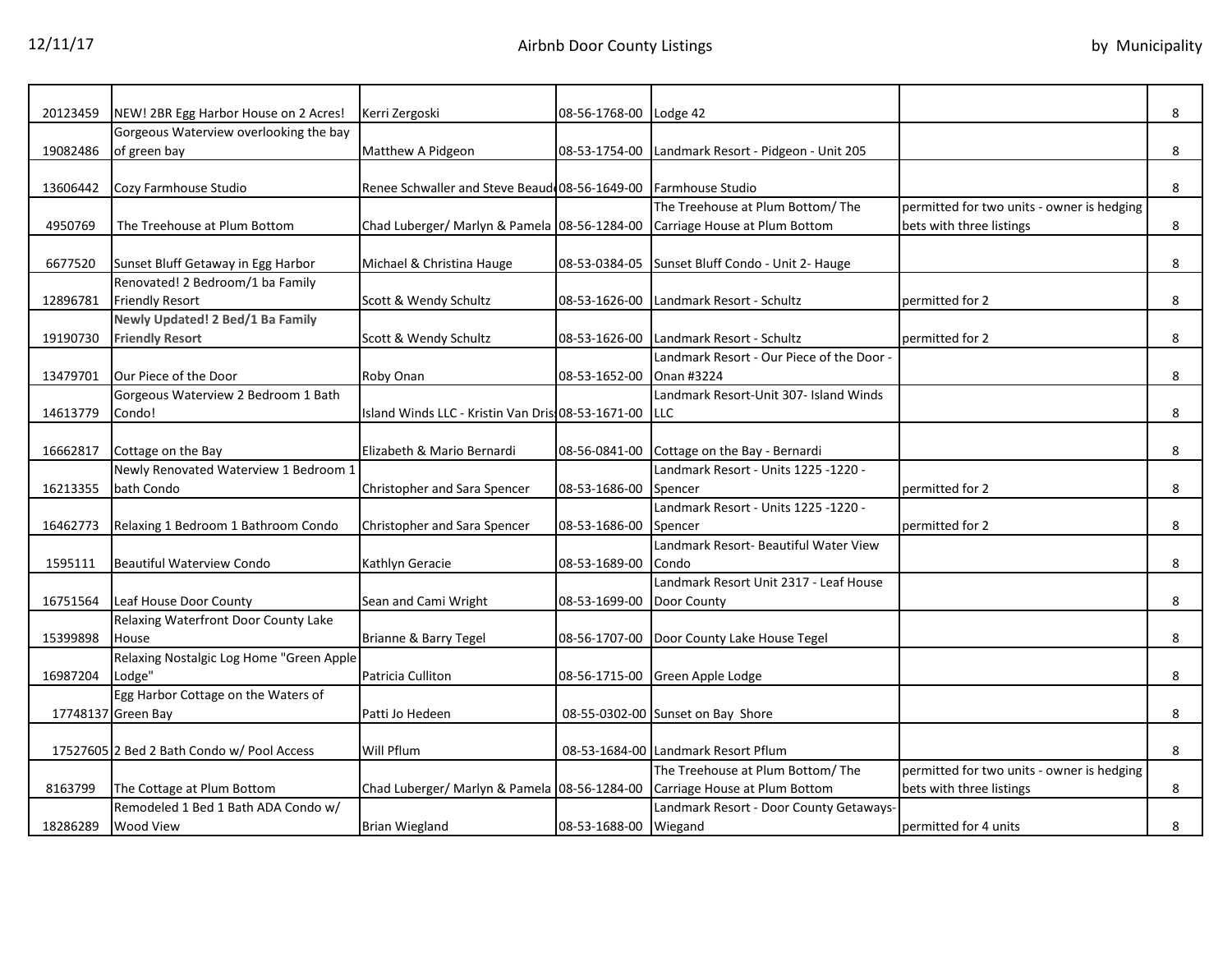| 19123032 | O.B.P. Kornerstone Unit                                  | Claire & Frank Murphy    | 08-59-1233-00 | <b>Off the Beaten Path</b>                         | permitted for 4 units  | 8 |
|----------|----------------------------------------------------------|--------------------------|---------------|----------------------------------------------------|------------------------|---|
| 19120828 | O.B.P. Wildside Unit                                     | Claire & Frank Murphy    | 08-59-1233-00 | <b>Off the Beaten Path</b>                         | permitted for 4 units  | 8 |
| 19117481 | O.B.P. Baliwick Unit                                     | Claire & Frank Murphy    | 08-59-1233-00 | <b>Off the Beaten Path</b>                         | permitted for 4 units  | 8 |
| 19119678 | O.B.P. Bunk Unit                                         | Claire & Frank Murphy    |               | 08-59-1233-00 Off the Beaten Path                  | permitted for 4 units  | 8 |
| 19667912 | Ski Shore Retreat                                        | Susan Kwaterski          |               | 08-56-0806-13 Ski Shore Retreat                    | <b>Dreamland Agent</b> | 8 |
| 7989119  | Breathtaking Water View Condo                            | Michael and Leigh Dicks  | 08-53-1554-00 | Landmark Resort - Dicks Rental                     |                        | 8 |
| 2102521  | <b>Comfortable Condo at Beautiful</b><br>Landmark Resort | <b>Brian Bisbee</b>      | 08-53-1057-00 | Landmark Bisbee nits 2230 and 2202 and<br>1222     | permitted for 3        | 8 |
| 21897513 | Beautiful Landmark Resort Condo                          | <b>Brian Bisbee</b>      | 08-53-1057-00 | Landmark Bisbee nits 2230 and 2202 and<br>1223     | permitted for 3        | 8 |
| 18287078 | Serene 1 Bed 1 Bath Condo w/ Woods<br>View               | <b>Brian Wiegland</b>    | 08-53-1688-00 | Landmark Resort - Door County Getaways-<br>Wiegand | permitted for 4 units  | 8 |
| 18324472 | 1 Bed 1 Bath Condo Close to Pool and<br>Amenities        | Susan & Richard Geils    | 08-53-1716-00 | Landmark Geils                                     |                        | 8 |
|          |                                                          |                          |               |                                                    |                        |   |
|          |                                                          |                          |               |                                                    |                        |   |
| 17121280 | Awesome Sunset Condo                                     | <b>Christine Crowley</b> | 09-53-0549-00 | Awesome Sunset Condo - Ridgewood<br>Condo 5        |                        | 9 |
| 19113075 | Awesome Sunset Condo TOO                                 | Claire & Frank Murphy    | 09-53-1445-00 | Awesome Sunset Condo TOO                           |                        | 9 |
| 13589290 | Egg Harbor Log Cabin                                     | Karen Berndt             | 09-56-1646-00 | Egg Harbor Log Cabin                               |                        | 9 |
| 13812976 | Egg Harbor Bluffwood House                               | Claire & Frank Murphy    | 09-56-1232-00 | <b>Blluffwood House</b>                            |                        | 9 |
| 7324007  | The Pink House                                           | Sandra DeLegge           | 09-56-1545-00 | The Pink House                                     |                        | 9 |
| 15922477 | Treehouse Appartment                                     | Kathy Navis              | 09-53-1576-00 | <b>Sunset View Apartment</b>                       | permitted for 4        | 9 |
| 9602336  | Downstown Sunset View Apartment                          | Kathy Navis              | 09-53-1576-00 | <b>Sunset View Apartment</b>                       | permitted for 4        | 9 |
| 20770425 | Green Door Inn Unit #5                                   | <b>Kathy Navis</b>       | 09-53-1576-01 | <b>Sunset View Apartment</b>                       | permitted for 4        | 9 |
| 20771252 | Green Door Inn Unit #6                                   | Kathy Navis              | 09-53-1576-02 | <b>Sunset View Apartment</b>                       | permitted for 4        | 9 |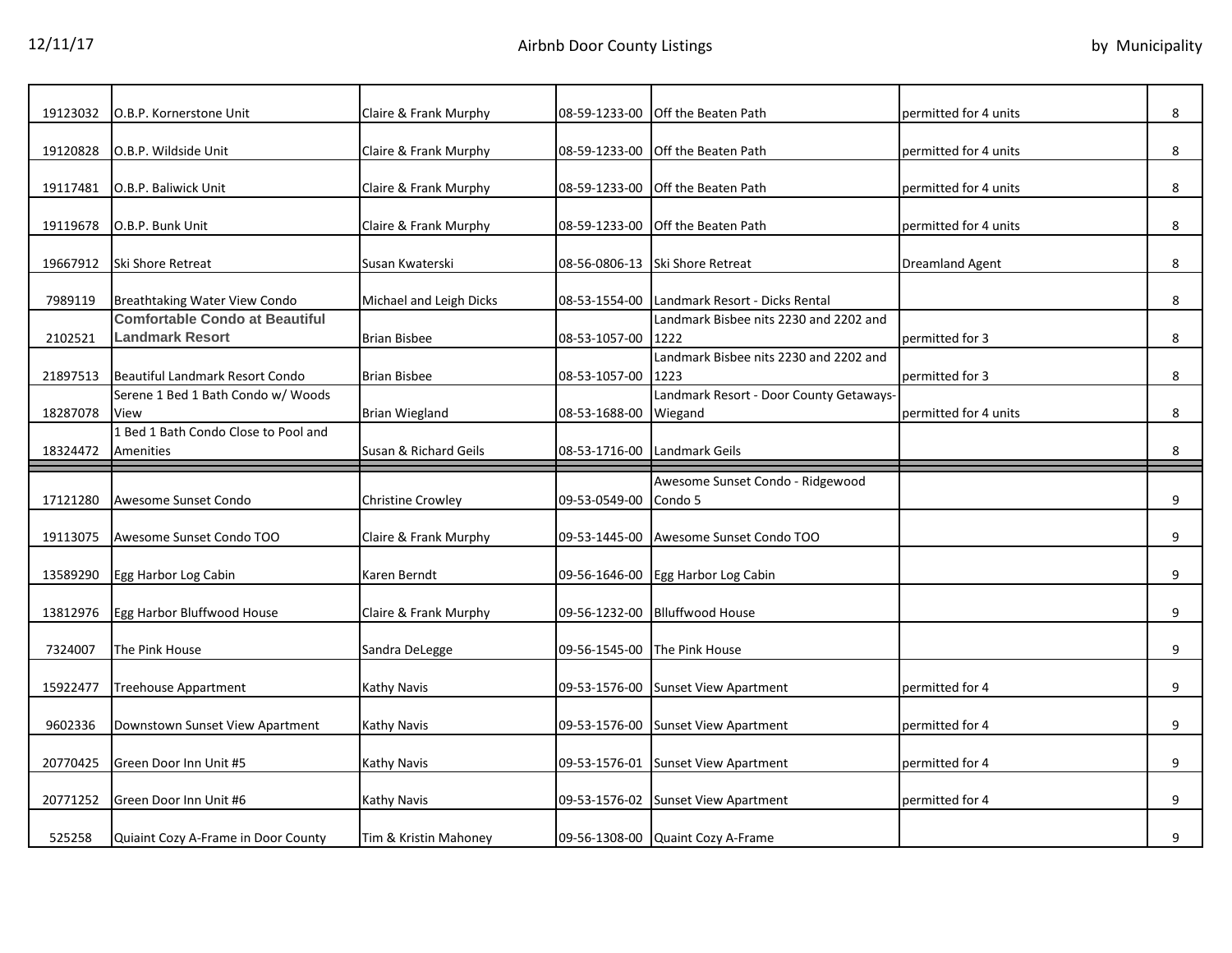| 11512240 | Gorgeous View ~ Walk to Town               | Melanie and Richard Parsons    | 09-53-1609-00              | Ridgewood Bluff Condo - Parson                    |                 | 9  |
|----------|--------------------------------------------|--------------------------------|----------------------------|---------------------------------------------------|-----------------|----|
| 17170132 | Cape Cod Style 3 Bedroom                   | Alpine                         | 09-51-0318-00 Alpine       |                                                   |                 | 9  |
|          | Cape Cod-Style 1 Bdrm Cottage in Egg       |                                |                            |                                                   |                 |    |
| 17184189 | Harbor, WI                                 | Alpine                         | 09-51-0318-00 Alpine       |                                                   |                 | 9  |
|          | True Door County - Four Bedroom/2          |                                |                            |                                                   |                 |    |
| 17746266 | <b>Bathroom Home</b>                       | Alpine                         | 09-51-0318-00 Alpine       |                                                   |                 | 9  |
|          | True Door County - 2 Bedroom/1             |                                |                            |                                                   |                 |    |
| 17744343 | Bathroom Home                              | Alpine                         | 09-51-0318-00 Alpine       |                                                   |                 | 9  |
|          | Door County - 2 Bedroom/1 Bathroom         |                                |                            |                                                   |                 |    |
| 17748572 | Home on Water                              | Alpine                         | 09-51-0318-00 Alpine       |                                                   |                 | 9  |
|          | True Door County - 3 Bedroom/2             |                                |                            |                                                   |                 |    |
| 17745387 | <b>Bathroom Home</b>                       | Alpine                         | 09-51-0318-00 Alpine       |                                                   |                 | 9  |
|          | Village Cottage- close to shops, dining, & |                                |                            |                                                   |                 |    |
| 16911381 | water                                      | A Village Cottage LLC          |                            | 09-55-0735-00   A Village Cottage LLC             | permitted for 2 | 9  |
|          | Village Cottage - walkable to waterfront   |                                |                            |                                                   |                 |    |
| 16542621 | and town                                   | A Village Cottage LLC          |                            | 09-55-0735-00 A Village Cottage LLC               | permitted for 2 | 9  |
|          |                                            |                                |                            |                                                   |                 |    |
| 20360386 | Egg Harbor Hideaway                        | RME Holdings - Robert Esposito |                            | 09-56-1780-00 Egg Harbor Hideaway                 |                 | 9  |
|          |                                            |                                |                            |                                                   |                 |    |
| 17097048 | Meadow Ridge Door County -                 | Peri Jackson                   |                            | 09-59-1717-00 Meadow Ridge Timeshare Jackson      |                 | 9  |
|          | Peninsula Park and Island View - 3         |                                |                            |                                                   |                 |    |
| 15152902 | bedroom house                              | James Lindbloom                |                            | 11-56-1558-00 Peninsula Park and Island View      | permitted for 2 | 11 |
|          |                                            |                                |                            |                                                   |                 |    |
| 7746988  | #1 Peninsula Park and Island View          | James Lindbloom                |                            | 11-56-1558-00 Peninsula Park and Island View      | permitted for 2 | 11 |
|          |                                            |                                |                            |                                                   |                 |    |
| 7833318  | #2 Peninsula Park and Island View          | James Lindbloom                |                            | 11-56-1558-00 Peninsula Park and Island View      | permitted for 2 | 11 |
|          | NEW! 3BR Ephraim House w/ Harbor           |                                |                            |                                                   |                 |    |
| 20916442 | Views!                                     | Carol S Corbett                | 11-56-1806-00              | Harbor View Ephraim - Corbett                     |                 | 11 |
|          |                                            |                                |                            |                                                   |                 |    |
| 13769377 | <b>Hollis House</b>                        | Daniel & Lori Schwefel         | 11-56-1659-00 Hollis House |                                                   |                 | 11 |
|          |                                            |                                |                            |                                                   |                 |    |
| 13549163 | <b>Rustic Elegance</b>                     | Daniel & Laurel Simons         |                            | 11-56-1656-00 Elegant Home in Ephraim             |                 | 11 |
|          |                                            |                                |                            |                                                   |                 |    |
| 15634038 | Brookpoint Condo 2 BR, 2 BA                | Karen Berndt                   |                            | 12-53-1681-00 Brook Point Condo #5- Berndt        |                 | 12 |
|          |                                            |                                |                            |                                                   |                 |    |
| 21125448 | Peaceful getaway in Fish Creek             | Mary Gunderson                 | 12-53-1423-00              | Northhaven Gunderson                              |                 | 12 |
|          | Luxury tri-Level Condo Downtown Fish       |                                |                            |                                                   |                 |    |
| 20308419 | Creek                                      | Jonathan Glapa                 |                            | 12-53-1791-00 Luxury Tri-Level Fish Creek - Glapa |                 | 12 |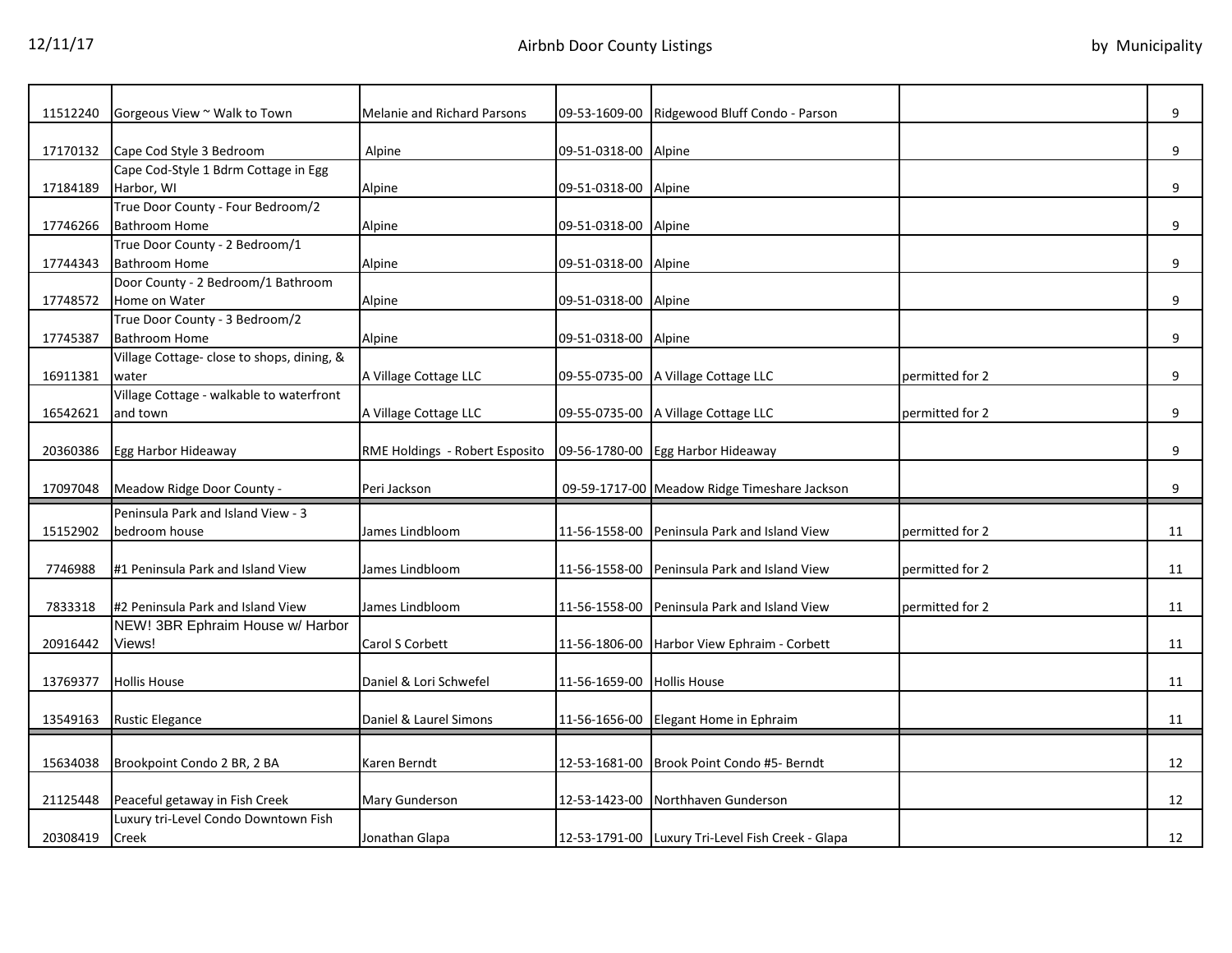| 18941540  | Ellmann House                                         | Steve Ellmann                                                      | 12-56-0369-00 | Ellman House                              |                 | 12 |
|-----------|-------------------------------------------------------|--------------------------------------------------------------------|---------------|-------------------------------------------|-----------------|----|
| 10015145  | Lawler Guest House                                    | Greg and Dan Lawler                                                | 12-56-1573-00 | Lawler Guest House                        |                 | 12 |
| 5123586   | Relax & Refocus at Hesed House                        | Jerry & Jane Noskowiak                                             | 12-56-1446-00 | <b>Hesed House</b>                        |                 | 12 |
| 19030700  | The Retreat on Fish Creek the Lowers                  | Fish Creek Cottages LLC                                            | 12-56-1690-06 | Cottages on Fish Creek, The               |                 | 12 |
| 19034615  | The Retreat on Fish Creek the Uppers                  | Fish Creek Cottages LLC                                            |               | 12-56-1690-06 Cottages on Fish Creek, The |                 | 12 |
| 5278540   | Irish Hospitality in Fish Creek WI                    | Megan O'Meara                                                      |               | 12-54-0685-00 O'Meara's Cottage Loft      |                 | 12 |
| 19551785  | <b>Bluff House</b>                                    | Cookery, Inc.                                                      |               | 12-55-0122-00 Cookerty Lodging            | permitted for 3 | 12 |
| 1894636   | Cedar Creek Lodge II                                  | Michael Servais                                                    | 12-56-1357-00 | Cedar Creek Lodge #2                      |                 | 12 |
| 22015884  | Julies Park Café Suite                                | Sandra Salomon                                                     | 12-50-1042-00 | Julies Park Café and Motel                |                 | 12 |
| 12588724  | Country Chalet of Fish Creek                          | Dennis & Marla Sunstron                                            |               | 12-55-0830-00 Country Chalet              |                 | 12 |
| 13496429  | <b>Cedarwood Vacation Home</b>                        | Jay and Carla Marr                                                 | 12-55-0778-00 | Cedarwood Marr                            |                 | 12 |
| 1649733   | COZY DC HOME RETREAT IN FISH CREEK,<br>WI             | Steven Pachonphai                                                  |               | 12-56-1692-00 DC HOME Pachonphai          |                 | 12 |
| 12964179  | Fish Creek, WI: Sweet log cabin &<br>meditation paths | Robin Bienemann                                                    |               | 12-56-1665-00 Sweet Log Cabin Bienneman   |                 | 12 |
|           |                                                       |                                                                    |               |                                           |                 |    |
| 197063455 | <b>Whispering Pines</b>                               | Beth Ann Meyer                                                     |               | 15-56-1793-00 Whispering Pines            | permitted for 2 | 15 |
| 19709930  | <b>Whispering Pines 2</b>                             | Beth Ann Meyer                                                     |               | 15-56-1793-00 Whispering Pines            | permitted for 2 | 15 |
| 11659022  | Classic Farm House in Egg Harbor (upper<br>unit)      | <b>Tim Raduenz</b>                                                 |               | 15-56-1601-00 Raduenz 6551 CTH T          |                 | 15 |
| 12653322  | Jacksonport Wi Door Co on the Beach                   | Kris Zeile                                                         |               | 15-56-1263-00 Shoreline Ventures          |                 | 15 |
| 14400793  | Door County Lakeside Retreat                          | Janet Slater                                                       | 15-56-1085-00 | Lakeside Paradise Slater                  |                 | 15 |
| 9953250   | Door County Country Home                              | <b>Terry Kinney</b>                                                | 27-55-0737-00 | Door County Country Home                  |                 | 27 |
| 185416    | Door County Waterfront Cottage                        | Lane Kendig and Elaine Carmichae 27-56-1156-00 Kendig Snake Island |               |                                           |                 | 27 |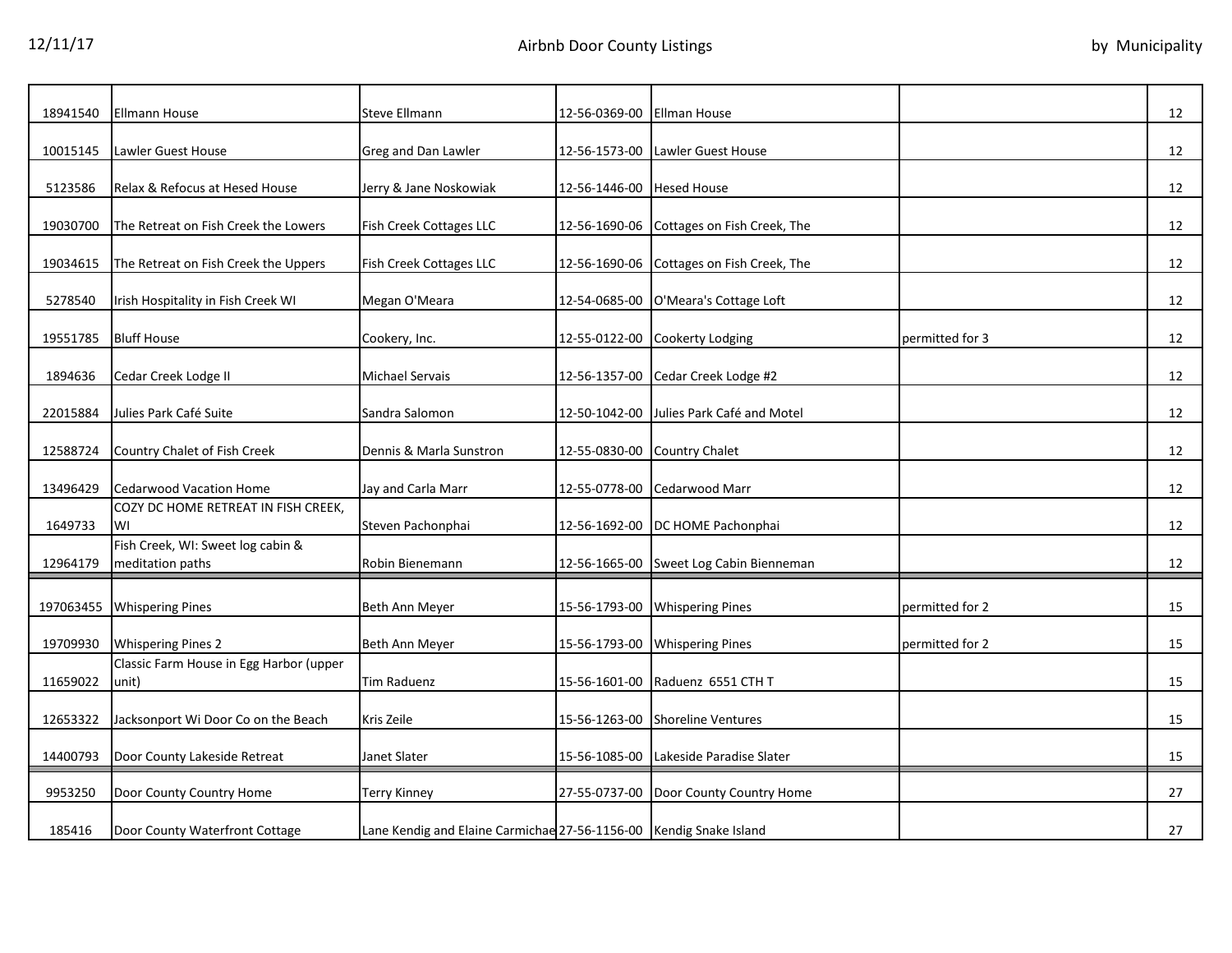|          | Sherwood Point Cabin adjacent to     |                                              |               |                                                    |                           |    |
|----------|--------------------------------------|----------------------------------------------|---------------|----------------------------------------------------|---------------------------|----|
| 13379159 | Lighthouse                           | Ricky & Carrie Uhlig                         |               | 27-56-1321-00 Sherwood Point Cabin                 |                           | 27 |
|          |                                      |                                              |               |                                                    |                           |    |
| 18791774 | Sunny Bike Path Apartment            | Jennifer Ann Schierl                         |               | 27-56-1787-00 Sunny Bike Path Apartment            |                           | 27 |
|          |                                      |                                              |               |                                                    |                           |    |
| 20512078 | Sunshine's Bayshore Vacation Cottage | Lyle Handeland                               |               | 27-56-1796-00 Sunshine's Bayshore Vacation Cottage |                           | 27 |
|          |                                      |                                              |               |                                                    |                           |    |
| 14142417 | Waterfront Cottage on Sturgeon Bay   | Louise Knutter                               |               | 27-56-1680-00 Waterfront Cottage - Knutter         |                           | 27 |
|          |                                      |                                              |               |                                                    |                           |    |
| 17346242 | <b>Harbor Cottage Retreat</b>        | Ray Ambrosius                                |               | 27-56-1723-00 Harbor Cottage Retreat               |                           | 27 |
|          |                                      |                                              |               |                                                    |                           |    |
| 6798124  | The Cabbage, a 1969 A frame          | Kimberly Hazen                               |               | 32-56-1496-00 Hazen Cabbage                        |                           | 32 |
|          |                                      |                                              |               |                                                    |                           |    |
| 18686076 | Get Ready to hear Welcome Home       | Charlene K Berg                              | 32-56-1756-00 | Welcome Home- 12625 STH 42                         |                           | 32 |
|          |                                      |                                              |               |                                                    |                           |    |
| 634251   | Door County Lakefront Cottage        | Diane Christell                              |               | 32-56-1250-00 Door County Lakefront Cottage        |                           | 32 |
|          |                                      |                                              |               |                                                    |                           |    |
| 9818691  | Charming 1880's Log Cabin            | Terry & Kermit Bott                          |               | 32-55-0770-00 Doc's Hideaway                       |                           | 32 |
|          |                                      |                                              |               |                                                    |                           |    |
| 8346814  | Three Sister Meadow Private Room     | Tim and Kathleen Kay                         |               | 32-56-1523-00 Three Sisters Farm                   | permitted for three units | 32 |
| 8036265  | Three Sisters "Sweet" Retreat        | Tim and Kathleen Kay                         | 32-56-1523-00 | <b>Three Sisters Farm</b>                          | permitted for three units | 32 |
|          |                                      |                                              |               |                                                    |                           |    |
| 6795558  | <b>Rustic Summer Sleeping House</b>  | Tim and Kathleen Kay                         | 32-56-1523-00 | Three Sisters Farm                                 | permnitted for 3          | 32 |
|          |                                      |                                              |               |                                                    |                           |    |
| 20848190 | Lady Loon                            |                                              |               |                                                    |                           | 32 |
|          |                                      |                                              |               |                                                    |                           |    |
| 21026430 | Cottage Hideaway                     | Mary Jahnke                                  |               | 32-55-0710-00 Cottage Hideaway                     |                           | 32 |
|          |                                      |                                              |               |                                                    |                           |    |
| 19476764 | North Woods Cottage                  | Robert Grant                                 |               | 32-56-1749-00 Northwoods Cottage                   |                           | 32 |
|          |                                      |                                              |               |                                                    |                           |    |
| 896560   | Terra Cottages Gills Rock 3          | Deborah "Sophie" Taubert Gehan 32-55-0124-00 |               | <b>Terra Cottages</b>                              | permitted for five units  | 32 |
|          |                                      |                                              |               |                                                    |                           |    |
| 1036370  | <b>Eclectic Style Cottage</b>        | <b>Tim Raduenz</b>                           |               | 32-56-0930-00 EBDC- Raduenz                        |                           | 32 |
|          |                                      |                                              |               |                                                    |                           |    |
| 897991   | Terra Cottages Gills Rock, Door Co.  | Deborah "Sophie" Taubert Gehan 32-55-0124-00 |               | <b>Terra Cottages</b>                              | permitted for five units  | 32 |
|          |                                      |                                              |               |                                                    |                           |    |
| 2336212  | Terra Cottages #2                    | Deborah "Sophie" Taubert Gehan 32-55-0124-00 |               | <b>Terra Cottages</b>                              | permitted for five units  | 32 |
|          |                                      |                                              |               |                                                    |                           |    |
| 7998854  | Sweet Door County Cabin              | Shelly Sprinkman                             |               | 32-56-1682-00 Architecturally Designed Charmer     |                           | 32 |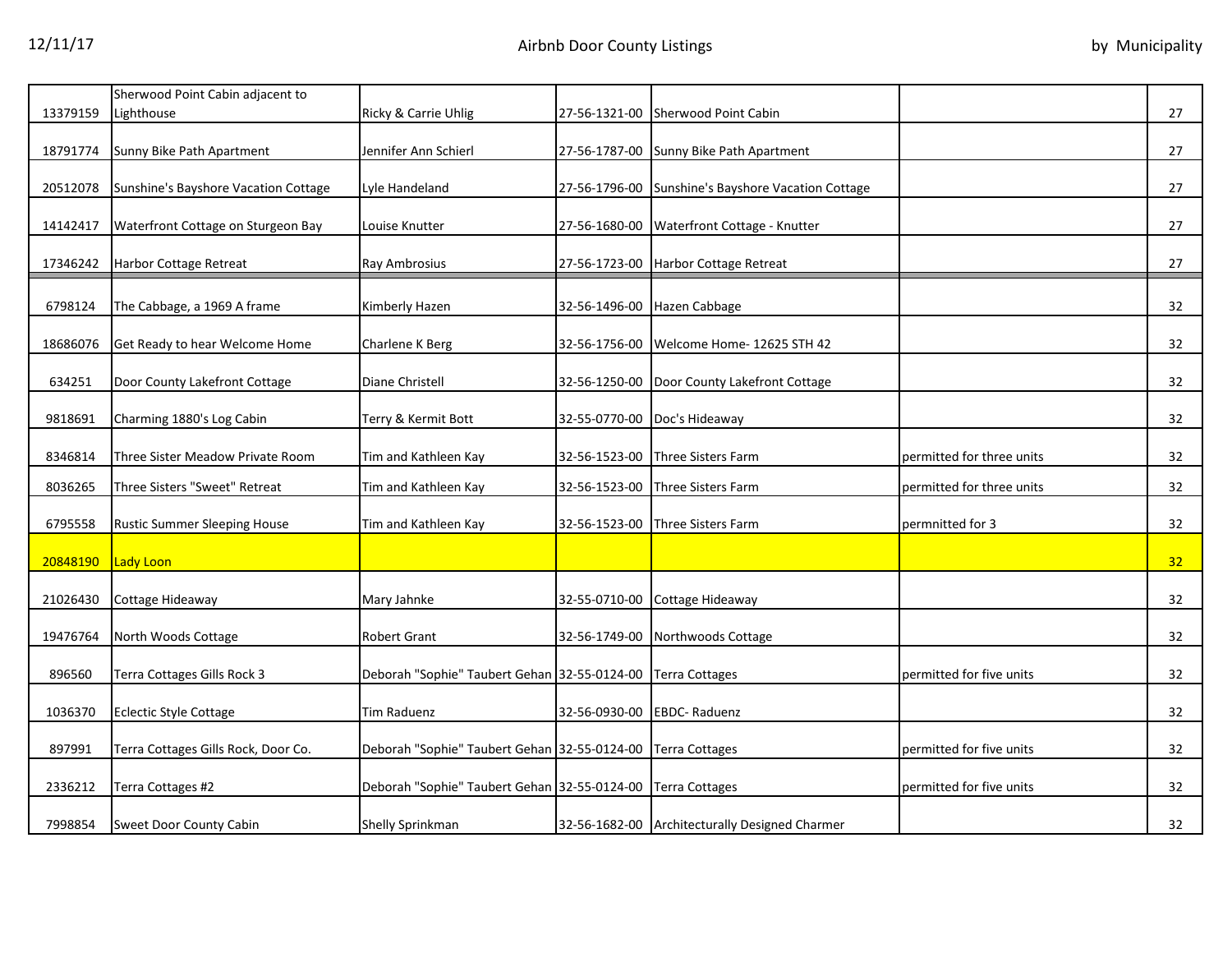| 3904298  | Tree Tops Delight II                                | Eileen and George True                       | 32-56-1331-00 | Tree Top Delight - True                            | permitted for two units  | 32 |
|----------|-----------------------------------------------------|----------------------------------------------|---------------|----------------------------------------------------|--------------------------|----|
| 1300502  | Treetops Delight in Northern Door                   | Eileen and George True                       | 32-56-1331-00 | Tree Top Delight - True                            | Permitted for two units  | 32 |
|          | Shoreline Resort-Condominiums 3rd Floor             |                                              |               |                                                    |                          |    |
| 13597414 | Waterview                                           | Rockton Shoreline, LLC                       | 32-51-0796-00 | Shoreline Resort & Condos                          |                          | 32 |
| 14277383 | <b>Beautiful Door County Condo</b>                  | Rockton Shoreline, LLC                       | 32-51-0796-00 | Shoreline Resort & Condos                          |                          | 32 |
| 1807644  | First Floor with Forest View                        | Loren & Helen Fandrei                        |               | 32-56-1341-00 Granpa's House Rental Door Co WI     |                          | 32 |
| 14648663 | Terra Cottages #4                                   | Deborah "Sophie" Taubert Gehan 32-55-0124-00 |               | <b>Terra Cottages</b>                              | permitted for five units | 32 |
| 896385   | Sunny Cottage in Ellson Bay                         | Deborah "Sophie" Taubert Gehan 32-55-0124-00 |               | <b>Terra Cottages</b>                              | permitted for five units | 32 |
| 6383182  | Nor Dor Escape                                      | <b>Benjamin Piller</b>                       | 32-56-1418-00 | Piller-Gill Rock                                   |                          | 32 |
| 12034716 | Fleetwing Cottage on Garrett Bay                    | Mary Ann Rademacher                          | 32-55-0455-00 | Fleetwing                                          |                          | 32 |
| 13368133 | Delightful 2 Bdrm B&B                               | Kathleen Schmidt                             | 32-54-1638-00 | Hummingbird B&B                                    |                          | 32 |
| 18580024 | Dockside Condo with fabulous water view Donald Erno |                                              |               | 32-53-1751-00 Dockside at Gills Rock               |                          | 32 |
| 18834495 | Port Cottage at Three's Company                     | Jon Hanson                                   | 33-56-0906-00 | Little Harbor Cottages                             | permitted for 3          | 33 |
| 18834309 | Starboard Cottage at Three's<br>Company             | Jon Hanson                                   | 33-56-0906-00 | Little Harbor Cottages                             | permitted for 3          | 33 |
|          |                                                     |                                              |               |                                                    |                          |    |
| 18834422 | Midship at Three's Company                          | Jon Hanson                                   | 33-56-906-00  | Little Harbor Cottages                             | permitted for 3          | 33 |
| 3047435  | Cottage on Lake in State Park                       | Barb & Gil Hoffman                           | 33-56-1429-00 | Cottage on Lake                                    |                          | 33 |
| 19767552 | <b>Stunning Door County Sunsets</b>                 | <b>Beth Ann Resch</b>                        |               | 33-56-1792-00 Stunning Door County Sunsets - Resch |                          | 33 |
| 12323917 | Woodsy Retreat on Lake Michigan                     | Joan Shiels                                  | 33-56-1627-00 | Woodsy Retreat on Lake Michigan                    |                          | 33 |
|          |                                                     |                                              |               |                                                    |                          |    |
| 19950725 | Quinn's Crescent Beach                              | Tami & Brian Quinn                           | 33-56-1750-12 | Quinn's Crescent Beach                             |                          | 33 |
| 4860774  | Huge House on Glidden Drive                         | Mary & Ray Spangler                          |               | 33-56-0400-00 Mary's Beach House                   |                          | 33 |
| 13328872 | Door County Dream House                             | <b>Fred Suchy</b>                            |               | 33-56-0695-00 Door County Dream Home               |                          | 33 |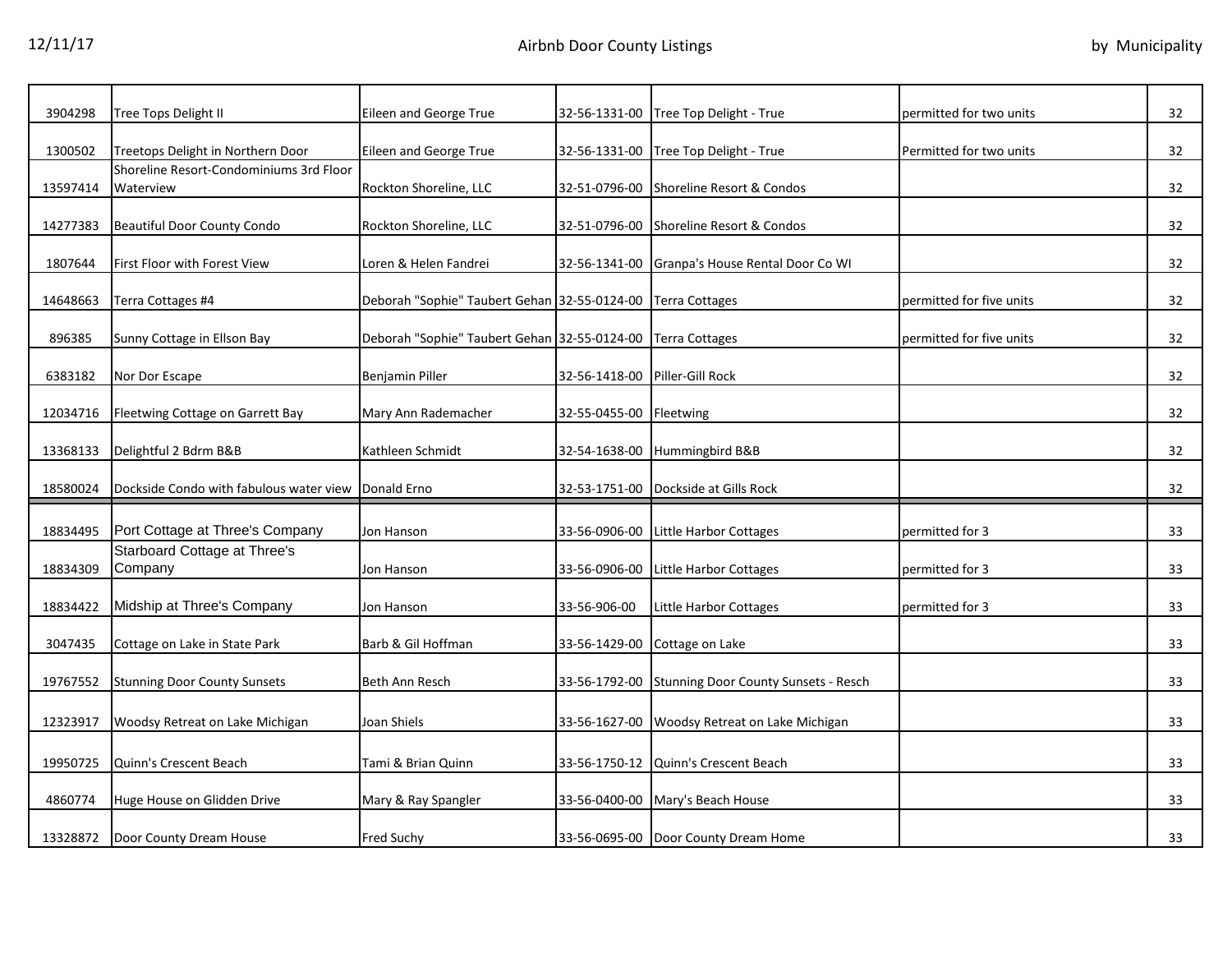|          | Private country living in a scenic ranch              |                                                                   |                              |                                                                     |                                                        |    |
|----------|-------------------------------------------------------|-------------------------------------------------------------------|------------------------------|---------------------------------------------------------------------|--------------------------------------------------------|----|
| 14511904 | home                                                  | Connie Rockwell                                                   |                              | 33-55-0700-00 Dogg House Cottages                                   | permitted for 2                                        | 33 |
| 15048452 | Door County Escape!                                   | Ann Johnson                                                       | 33-56-1660-00                | Clark Lake Cottage - Johnson                                        |                                                        | 33 |
| 15645178 | Dogg House Cottage - Door County                      | Connie Rockwell                                                   |                              | 33-55-0700-00 Dogg House Cottages                                   | permitted for 2                                        | 33 |
|          |                                                       |                                                                   |                              |                                                                     |                                                        |    |
| 20981273 | Sister Bay Cottage                                    | Karen Berndt                                                      |                              | 34-56-1788-00 Sister Bay Cottage                                    |                                                        | 34 |
| 13111748 | Condo at Highland Greens                              | Sarah George                                                      |                              | 34-53-1039-00 George's Getaway                                      |                                                        | 34 |
| 12672427 | Beach view waterfront park access!                    | Dawn and Walter Nawrot                                            | 34-56-1620-00                | Parkview Drive - Nawrot                                             |                                                        | 34 |
| 19227870 | Cute and Cozy Steps from Downtown                     | Audrey and Craig Schmidt                                          |                              | 34-56-1769-00 Cute and Cozy Sister Bay - Schmidt                    |                                                        | 34 |
| 16332969 | Family Friendly Retreat in the Heart of<br>Sister Bay | Pamela Schmitz/ CPS Holdings LLC 34-56-1695-00 Sister Bay Chalet  |                              |                                                                     |                                                        | 34 |
|          |                                                       |                                                                   |                              |                                                                     |                                                        |    |
|          | 18346670 Manor on Main                                | Paul Larson                                                       |                              | 35-56-1777-00 Main Manor - Larson                                   |                                                        | 35 |
|          | 19824536 Chalet by the Bay                            | Jonathan Salit                                                    | 35-56-1807-00                | Chalet by the Bay - Salit                                           |                                                        | 35 |
|          | 19179293 Door County Bayview                          | Diane Rockwell                                                    |                              | 35-56-1772-00 Door County Bayview                                   |                                                        | 35 |
|          | 18683132 Perfectly Downtown                           | Carter Holdings LLC                                               |                              | 35-56-1746-00 Perfectly Downtown and Delaware Dream permitted for 2 |                                                        | 35 |
|          | 19762075 Delaware Dream                               | Carter Holdings LLC                                               | 35-56-1746-00                | Perfectly Downtown and Delaware Dream permitted for 2               |                                                        | 35 |
|          | 18359397 Barbara's Guest House                        | Stephen Day                                                       | 35-56-1727-00                | <b>Barbara's Guest House</b>                                        |                                                        | 35 |
| 17380652 | Sawyer View Village                                   | Ken Glasheen                                                      |                              | 35-56-1726-00 Sawyer View Village                                   |                                                        | 35 |
| 1095333  | A City Cottage in the Heart of Town                   | Kelly Avenson & Elliot Goettelman 35-56-1651-00 City Cottage, The |                              |                                                                     |                                                        | 35 |
| 10732512 | Private BR/BA, FRPLCE, Historic B&B                   | Dennis Statz                                                      | 35-52-0856-00                | White Lace Inn                                                      | permitted for eighteen - six units listed on<br>Airbnb | 35 |
| 3324489  | Downtown Sturgeon Bay, Arbor                          | RME Holdings - Robert Esposito                                    |                              | 35-53-1452-00 Arbor and Postcard - RME Holdings                     | Permitted for two units                                | 35 |
|          |                                                       |                                                                   |                              |                                                                     |                                                        |    |
| 8129738  | Sturgeon Bay Doll House                               | Patrice Sebastian                                                 |                              | 35-56-1565-00 Sturgeon Bay Doll House                               |                                                        | 35 |
| 10704789 | Private BR/BA, WHRPL, Historic B&b                    | <b>Dennis Statz</b>                                               | 35-52-0856-00 White Lace Inn |                                                                     | permitted for eighteen - six units listed on<br>Airbnb | 35 |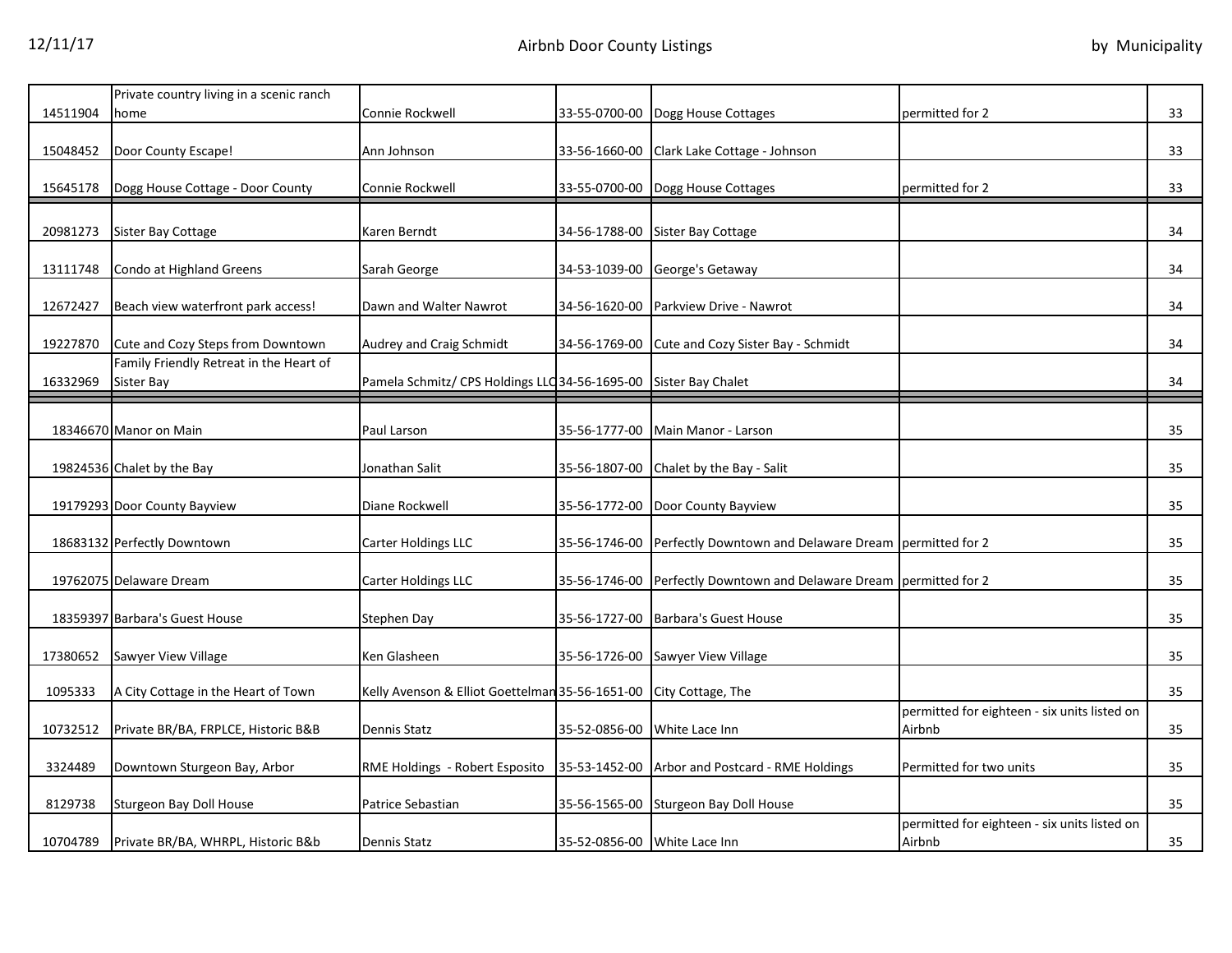|          | The Diplomat Bed and Breakfast/Chancery |                                                                     |                              |                                                     |                                                        |    |
|----------|-----------------------------------------|---------------------------------------------------------------------|------------------------------|-----------------------------------------------------|--------------------------------------------------------|----|
| 17586605 | suite                                   | Tami Dal Santo                                                      | 35-54-1544-00                | Diplomat Bed and Breakfast                          | permitted for six units                                | 35 |
| 9506189  | Diplomat Bed and Breakfast/Treaty Suite | Tami Dal Santo                                                      |                              | 35-54-1544-00 Diplomat Bed and Breakfast            | permitted for six units                                | 35 |
| 3190446  | Downtown Sturgeon Bay - Postcard        | RME Holdings - Robert Esposito                                      |                              | 35-53-1452-00 Arbor and Postcard - RME Holdings     | Permitted for two units                                | 35 |
| 19180482 | The Coach House                         | Robert & Teresa Esposito                                            | 35-53-1628-00                |                                                     | permitted for 3                                        | 35 |
| 10569102 | Private BR/BA, FRPLCE, Historic B&B     | <b>Dennis Statz</b>                                                 | 35-52-0856-00 White Lace Inn |                                                     | permitted for eighteen - six units listed on<br>Airbnb | 35 |
| 10731586 | Private BR/BA, FP & WHO, Historic B&B   | <b>Dennis Statz</b>                                                 | 35-52-0856-00 White Lace Inn |                                                     | permitted for eighteen - six units listed on<br>Airbnb | 35 |
| 10700860 | Private BR/BA, Whrlpl, Historic B&B     | Dennis Statz                                                        | 35-52-0856-00 White Lace Inn |                                                     | permitted for eighteen - six units listed on<br>Airbnb | 35 |
| 21982114 | Sturgeon Bay Waterfront Cottage         | Eric Minten                                                         |                              | 35-56-1767-00 Door County Waterfront Cottage Minten |                                                        | 35 |
| 3280736  | Door County Waterfront Cottage          | CenterPointe Yacht Services                                         | 35-56-0911-00                | CenterPointe Marina                                 | permitted for three units                              | 35 |
| 13749828 | Door County Waterfront Cottage          | CenterPointe Yacht Services                                         | 35-56-0911-00                | CenterPointe Marina                                 | permitted for three units                              | 35 |
| 10730935 | Private BR/BA, FP & WHP, Historic B&B   | <b>Dennis Statz</b>                                                 | 35-52-0856-00                | White Lace Inn                                      | permitted for eighteen - six units listed on<br>Airbnb | 35 |
| 12792862 | Downtown Sturgeon Bay CornerSuite       | Robert & Teresa Esposito                                            |                              | 35-53-1628-00 Villa and Corner Suite                | permitted for 3                                        | 35 |
| 9271311  | Chalet on the Shore                     | Jennifer Jorns & Brian Frisque                                      |                              | 35-56-1663-00 Chalet by the Shore                   |                                                        | 35 |
| 18655796 | Petite Maison Bleu                      | <b>Terry Cummings</b>                                               |                              | 35-56-1755-00 Petite Maison Bleu                    |                                                        | 35 |
| 22027336 | Dancing Dragonfly Airbnb                | David Hayes                                                         | 35-54-1427-00                |                                                     |                                                        | 35 |
| 13001169 | Gem Down the Lane                       | Carrie Rollins/ Estate of Jane Mead 35-56-1667-00 Gem Down the Lane |                              |                                                     |                                                        | 35 |
| 3518762  | Downtown Sturgeon Bay, Door County      | <b>Hans Reumschuessel</b>                                           |                              | 35-56-1437-00 Downtown Sturgeon Bay                 |                                                        | 35 |
| 13257277 | Door County Easy Living                 | <b>Rich Miller</b>                                                  |                              | 35-56-1654-00 Door County Easy Living - Miller      |                                                        | 35 |
| 12793691 | Downtown Sturgeon Bay Villa Suite       | Robert & Teresa Esposito                                            | 35-53-1628-00                | Villa and Corner Suite                              | permitted for 3                                        | 35 |
| 4692800  | the Magnolia Suite                      | Diane Allen & Mike Perski                                           | 35-53-1096-00 The Magnolia   |                                                     |                                                        | 35 |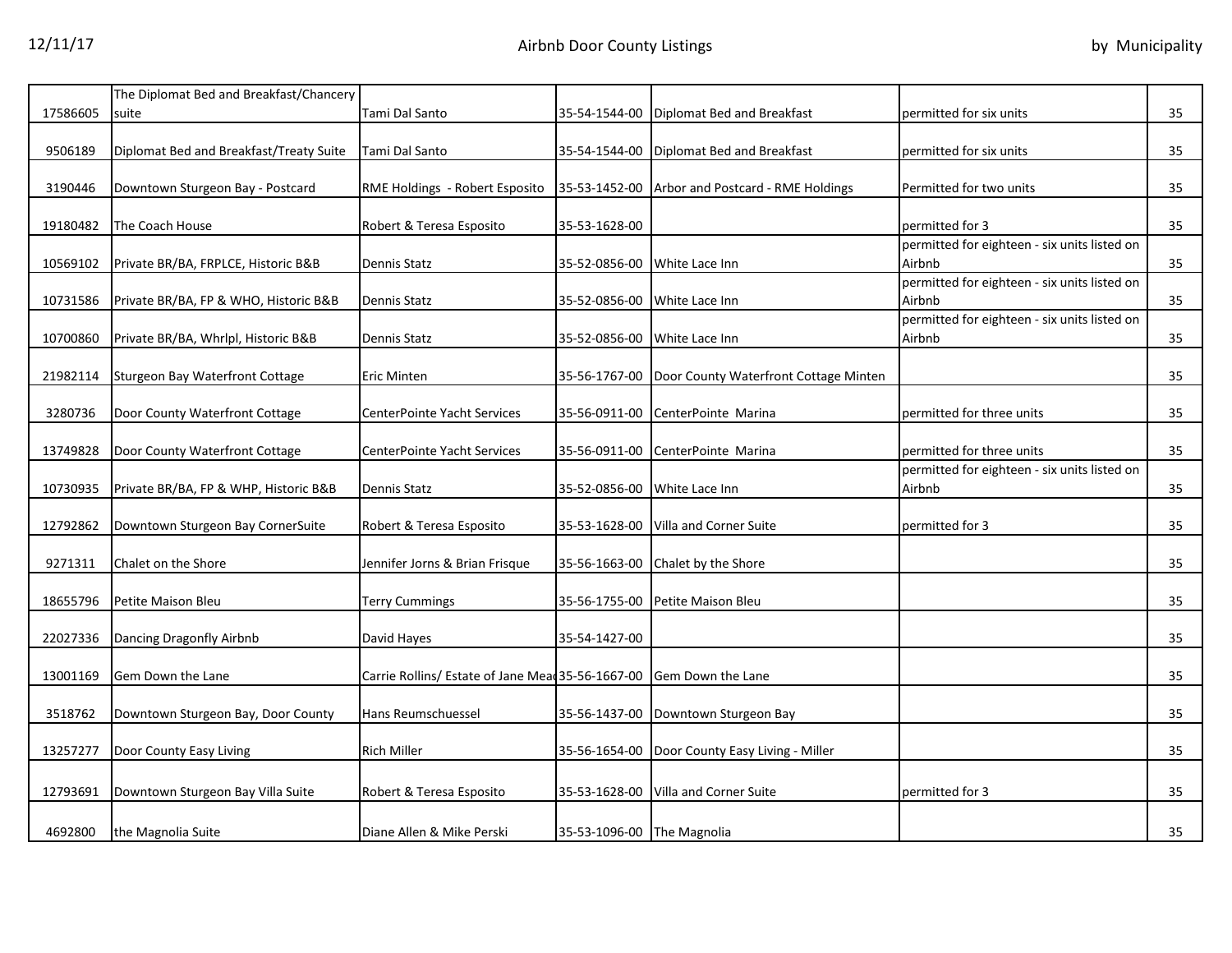| 14487990 | Close to Everything in Sturgeon Bay<br>Waterfront Home Downtown Sturgeon | Ann Kifer                  |                       | 35-56-1673-00 Neenah Street Holdings     |                 | 35 |
|----------|--------------------------------------------------------------------------|----------------------------|-----------------------|------------------------------------------|-----------------|----|
|          |                                                                          |                            |                       |                                          |                 |    |
| 156786   | Bay, Door County                                                         | Lee Adams                  | 35-56-1555-00         | Adams - Cozy Cottage on Memorial         |                 | 35 |
| 21642288 |                                                                          | Joe Baw and Rob Paul       |                       |                                          |                 | 35 |
|          | Overlooking Third Ave                                                    |                            | 35-53-1816-00         | Overlooking Third Aveqq                  |                 |    |
| 17346242 | The 930                                                                  | Rob Vogel                  | 35-56-1730-00 The 930 |                                          |                 | 35 |
|          |                                                                          | The Yacht Harbor, LLC &    |                       |                                          |                 |    |
| 18035205 | The Mary I                                                               | Sturgeon Bay Marinas.com   | 35-59-1676-00         | Door County Houseboat Rentals, LLC       | permitted for 2 | 35 |
|          |                                                                          | The Yacht Harbor, LLC &    |                       |                                          |                 |    |
| 18913824 | Desiree the houseboat                                                    | Sturgeon Bay Marinas.com   | 35-59-1676-00         | Door County Houseboat Rentals, LLC       | permitted for 2 | 35 |
|          |                                                                          |                            |                       |                                          |                 |    |
| 5585456  | On the shore of Lake Michigan                                            | Ann Emmerich               | 36-56-1487-00         | Emmerich - On the Shore of Lake Michigan |                 | 36 |
|          |                                                                          |                            |                       |                                          |                 |    |
| 20123299 | The Clerestory on Lake Michigan                                          | Christopher Mohar          | 36-56-1789-00         | The Clerestory on Lake Michigan          |                 | 36 |
|          |                                                                          |                            |                       |                                          |                 |    |
| 9091864  | Porthaven                                                                | Joe Fittshur               | 36-56-1329-00         | Port Haven Executive Home                |                 | 36 |
|          |                                                                          |                            |                       |                                          |                 |    |
| 19548982 | Tolan's Cottage                                                          | Sally Tolan                | 36-56-0816-13         | <b>Tolans Cottage</b>                    |                 | 36 |
|          |                                                                          |                            |                       |                                          |                 |    |
|          | Claybanks   A Woodsy Retreat near Lake                                   |                            |                       |                                          |                 |    |
| 18073736 | Michigan                                                                 | David Goettelman           |                       | 36-56-1731-00 Clay Banks Woodsy Retreat  |                 | 36 |
|          |                                                                          |                            |                       |                                          |                 |    |
| 10283729 | <b>Historic Family Farm</b>                                              | Tom Mickelson              | 36-56-1579-00         | <b>Historic Family Farm</b>              |                 | 36 |
|          |                                                                          |                            |                       |                                          |                 |    |
| 6253565  | Lake Lane Cottages in Door County                                        | Rob Vogel                  | 36-56-0869-00         | Lake Lane Cottages                       | permitted for 3 | 36 |
|          |                                                                          |                            |                       |                                          |                 |    |
| 11700582 | Lake Lane Cottages Camper                                                | Rob Vogel                  | 36-56-0869-00         | Lake Lane Cottages                       | permitted for 3 | 36 |
|          |                                                                          |                            |                       |                                          |                 |    |
| 11699220 | Lake Lane Cottage                                                        | Rob Vogel                  | 36-56-0869-00         | Lake Lane Cottages                       | permitted for 3 | 36 |
|          |                                                                          |                            |                       |                                          |                 |    |
| 13664372 | Parkway Escape                                                           | Dale & Carol Polzin        | 39-56-0922-13         | Parkway Escape                           |                 | 39 |
|          |                                                                          |                            |                       |                                          |                 |    |
| 18833980 | Sunset Cliff Cottage                                                     | Jon Hansen                 | 39-56-0860-00         | <b>Sunset Cliff Cottage</b>              |                 | 39 |
|          |                                                                          |                            |                       |                                          |                 |    |
| 1327057  | 3 Bedroom Cottage with a Water View                                      | Mark and Jill Schwarzbauer | 39-56-1320-00         | La Bella Casa Di Mattoni                 |                 | 39 |
|          |                                                                          |                            |                       |                                          |                 |    |
| 19285613 | Beautiful Waterfront Cabin Door County                                   | Donn Rozz, Robert Paul     | 39-53-1374-00         | Rozz Little Cemetery                     |                 | 39 |
|          | Door County Shore Front 2 Bdrm Cabin on                                  |                            |                       |                                          |                 |    |
| 15057147 | 1.2 Acres                                                                | Pat O'Donnell              |                       | 39-56-1398-00 Cabin Sun Over Beach       |                 | 39 |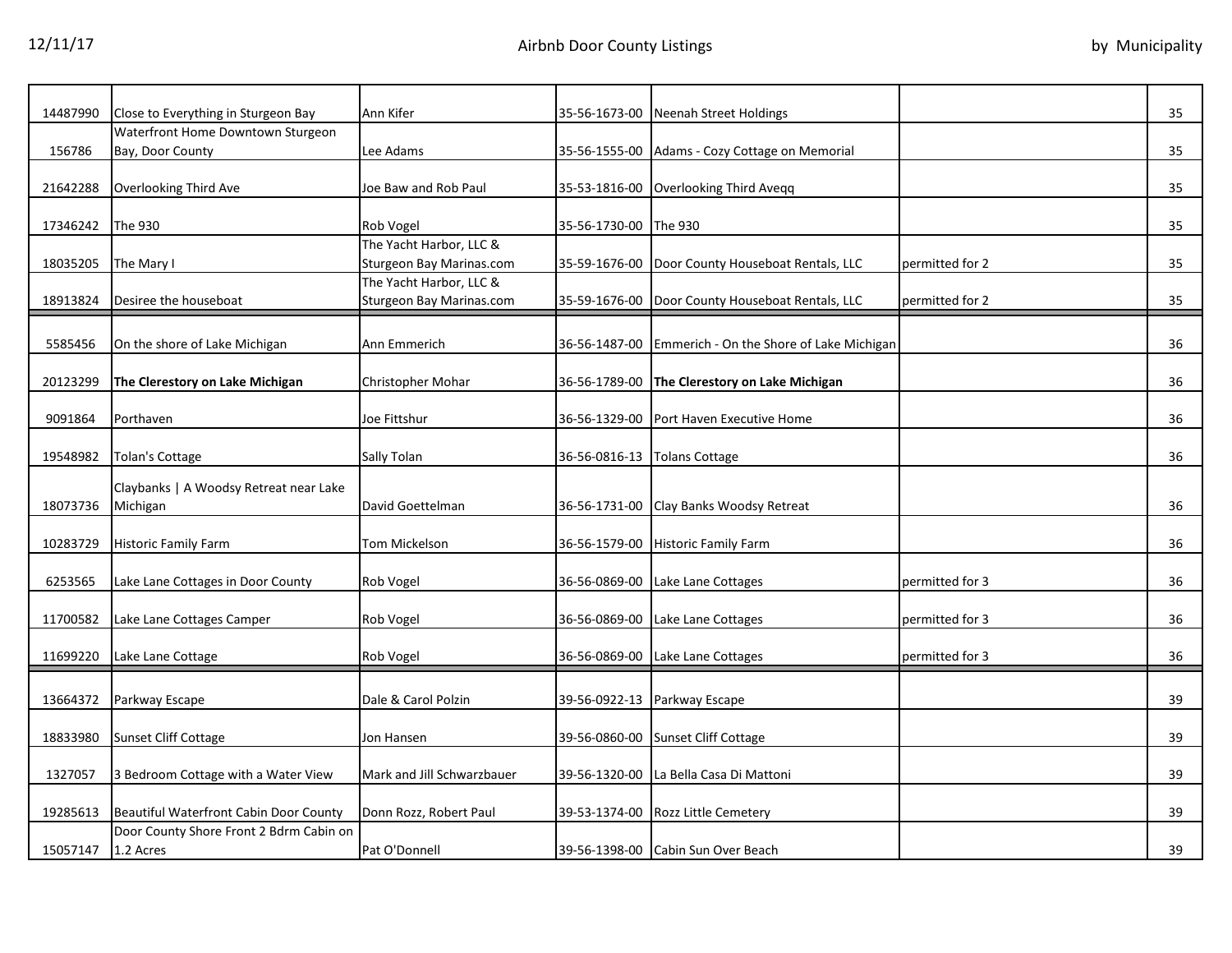| 21410626 | Hidden Treasure - Apartment   Door<br>County                   | Roxanne and Brian Ahlswede                                             | 39-56-1809-00                | <b>Hidden Treasure House and Appt</b> | permitted for 2  | 39 |
|----------|----------------------------------------------------------------|------------------------------------------------------------------------|------------------------------|---------------------------------------|------------------|----|
|          |                                                                |                                                                        |                              |                                       |                  |    |
| 20622494 | Hidden Treasure House   Door County Roxanne and Brian Ahlswede |                                                                        | 39-56-1809-00                | Hidden Treasure House and Appt        | permitted for 2  | 39 |
| 17300921 | Family Friendly Cabin On The Bay!                              | Goffard                                                                | 39-56-1709-00                | Cabin on the Bay - Goffard            |                  | 39 |
|          |                                                                |                                                                        |                              |                                       |                  |    |
| 19594834 | Waterfront Door County Cottage                                 | Lisa Soukup                                                            | 42-56-1774-00                | Waterftont Cottage - Soukup           |                  | 42 |
| 14266444 | Door County Waterfront Cottage                                 | Bur Wholesale Company - John Bu 42-56-1666-00 Waterfront Cottage - BUR |                              |                                       |                  | 42 |
| 8898775  | Viking Village 2 Bedroom Flat                                  | <b>Andrew Valentincic</b>                                              | 46-50-1596-00 Viking Village |                                       | permitted for 13 | 46 |
| 4799617  | Shoreline Log Cottage on Island                                | Kathleen Cascio                                                        |                              | 46-56-1510-00 Danish Log Cabin        |                  | 46 |
| 5580349  | <b>Quiet Vacation Home</b>                                     | Debra L. Sheridan                                                      | 46-56-1526-00                | Island Legacy House                   |                  | 46 |
| 714587   | Quiet Cabin with Deck in Woods                                 | Jim Beneda                                                             | 46-56-1575-00                | Quiet Cabin in the Woods - Beneda     |                  | 46 |
| 14825088 | Charming one bedroom flat at Viking<br>Village                 | Andrew Valentincic                                                     | 46-50-1596-00 Viking Village |                                       | permitted for 13 | 46 |
| 11389754 | Charming Near Town Motel Room                                  | <b>Andrew Valentincic</b>                                              | 46-50-1596-00 Viking Village |                                       | permitted for 13 | 46 |
| 13156138 | Cute Affordable Cabin on Island                                | Dawn Chier                                                             |                              | 46-55-0731-00 Coffee Creek Cabin      | permitted for 2  | 46 |
| 13378765 | Coffee Creek Cabins "Biker Cabin" on<br>Wash. Island           | Dawn Chier                                                             | 46-55-0731-00                | Coffee Creek Cabin                    | permitted for 2  | 46 |
| 14443055 | Bay Farm Lake Cottage                                          | Kathleen Young                                                         | 46-56-1650-00 Bay Farm LLC   |                                       |                  | 46 |
| 10907613 | Sunrise A Frame on the lake                                    | Andrew Valentincic                                                     | 46-50-1596-00 Viking Village |                                       | permitted for 13 | 46 |
| 15351847 | Cozy and charming studio with kitchen.                         | <b>Andrew Valentincic</b>                                              | 46-50-1596-00 Viking Village |                                       | permitted for 13 | 46 |
| 16723200 | Summer Place Large Cabin                                       | Reinhold Schomann                                                      | 46-55-0643-00                | <b>Summer Place</b>                   | Permitted for 2  | 46 |
| 16768580 | Summer Place Small Cabin                                       | Reinhold Schomann                                                      | 46-55-0643-00 Summer Place   |                                       | Permitted for 2  | 46 |
| 6541476  | <b>Charming Waterfront Cottage</b>                             | Alex Trueblood                                                         |                              | 46-56-1411-00 Trueblood Cottage       |                  | 46 |
| 20991844 | <b>Menominee River Vacation Home</b>                           | Not Door County Comes up in Door County Search                         |                              |                                       | Outside DC       |    |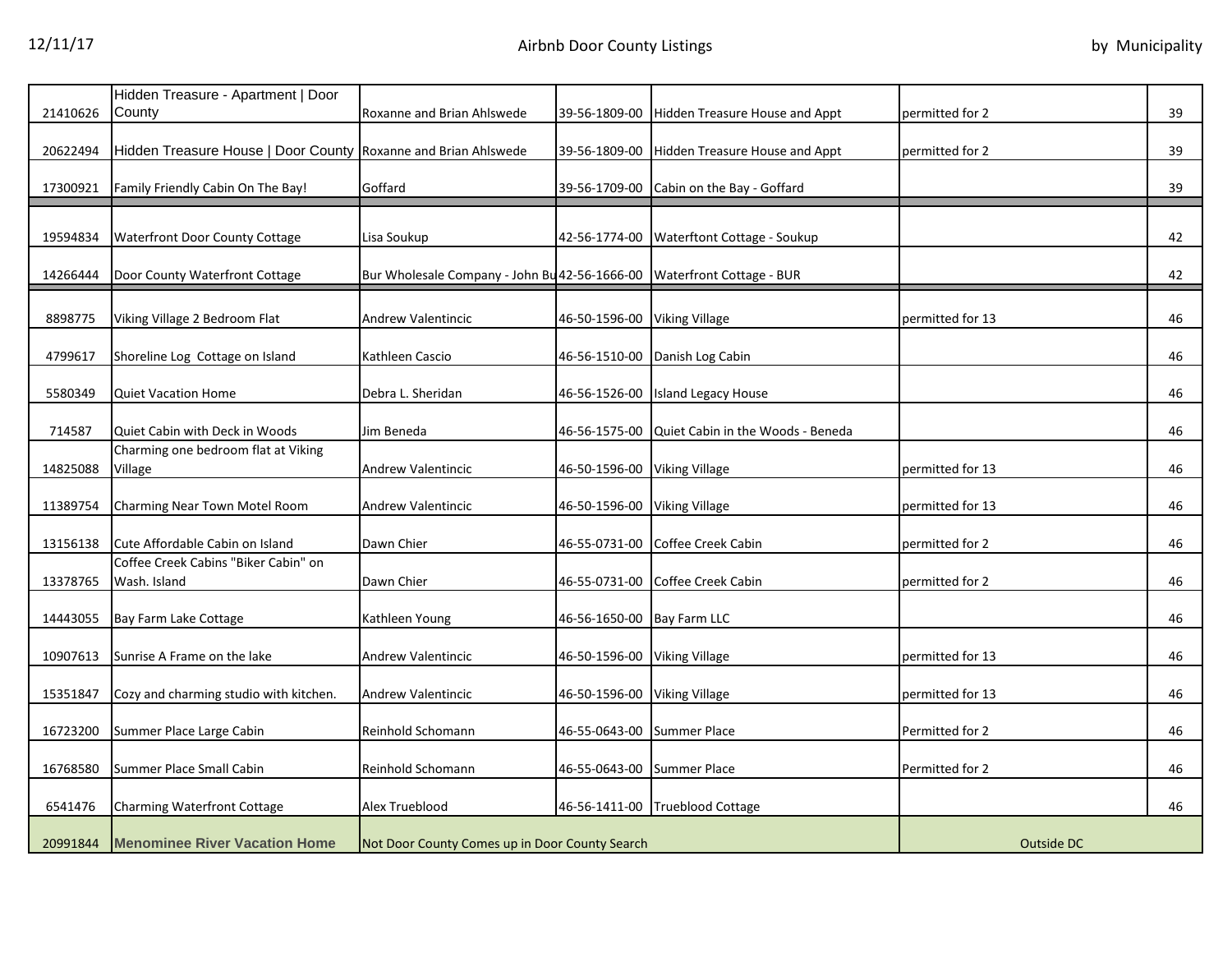| 20439805 | <b>Nuttall Vacation Stays</b>                               | Not Door County Comes up in Door County Search | Outside DC |
|----------|-------------------------------------------------------------|------------------------------------------------|------------|
|          |                                                             |                                                |            |
| 10943813 | Camp Villa B&B                                              | Not Door County Comes up in Door County Search | Outside DC |
|          |                                                             |                                                |            |
| 443694   | <b>Lundgren Tree Farm</b>                                   | Not Door County Comes up in Door County Search | Outside DC |
| 8900070  | <b>Flom Retreat</b>                                         | Not Door County Comes up in Door County Search | Outside DC |
| 18506853 | Downtown Menominee House                                    | Not Door County Comes up in Door County Search | Outside DC |
|          |                                                             |                                                |            |
| 19176512 | <b>Escape to the Guest House on the</b><br><b>Menominee</b> | Not Door County Comes up in Door County Search | Outside DC |
|          |                                                             |                                                |            |
| 14266783 | <b>Cottage on Cedar</b>                                     | Not Door County Comes up in Door County Search | Outside DC |
|          |                                                             |                                                |            |
|          | Home Away From Home Northern                                |                                                |            |
| 19012043 | <b>Wisconsin</b>                                            | Not Door County Comes up in Door County Search | Outside DC |
| 19046342 | <b>Golf Course Camping</b>                                  | Not Door County Comes up in Door County Search | Outside DC |
|          |                                                             |                                                |            |
| 20411213 | <b>Paradise View</b>                                        | Not Door County Comes up in Door County Search | Outside DC |
| 21816968 | <b>Hogans Place</b>                                         | Not Door County Comes up in Door County Search | Outside DC |
|          |                                                             |                                                |            |
| 21549001 | <b>Cozy Lakefront Home</b>                                  | Not Door County Comes up in Door County Search | Outside DC |
| 14648642 | Upper Peninsula MI Retreat                                  | Not Door County Comes up in Door County Search | Outside DC |

| <b>MUNI</b> |                       | # of Airbnb Properties |
|-------------|-----------------------|------------------------|
| 2           | <b>Baileys Harbor</b> | 15                     |
| 6           | Clay Banks            |                        |
| 8           | Town of Egg Harbor    | 32                     |
| 9           | Village of Egg Harbor | 21                     |
| 11          | Ephraim               | 6                      |
| 12          | Gibraltar             | 15                     |
| 14          | Town of Forestville   |                        |
| 15          | Town of Jacksonport   |                        |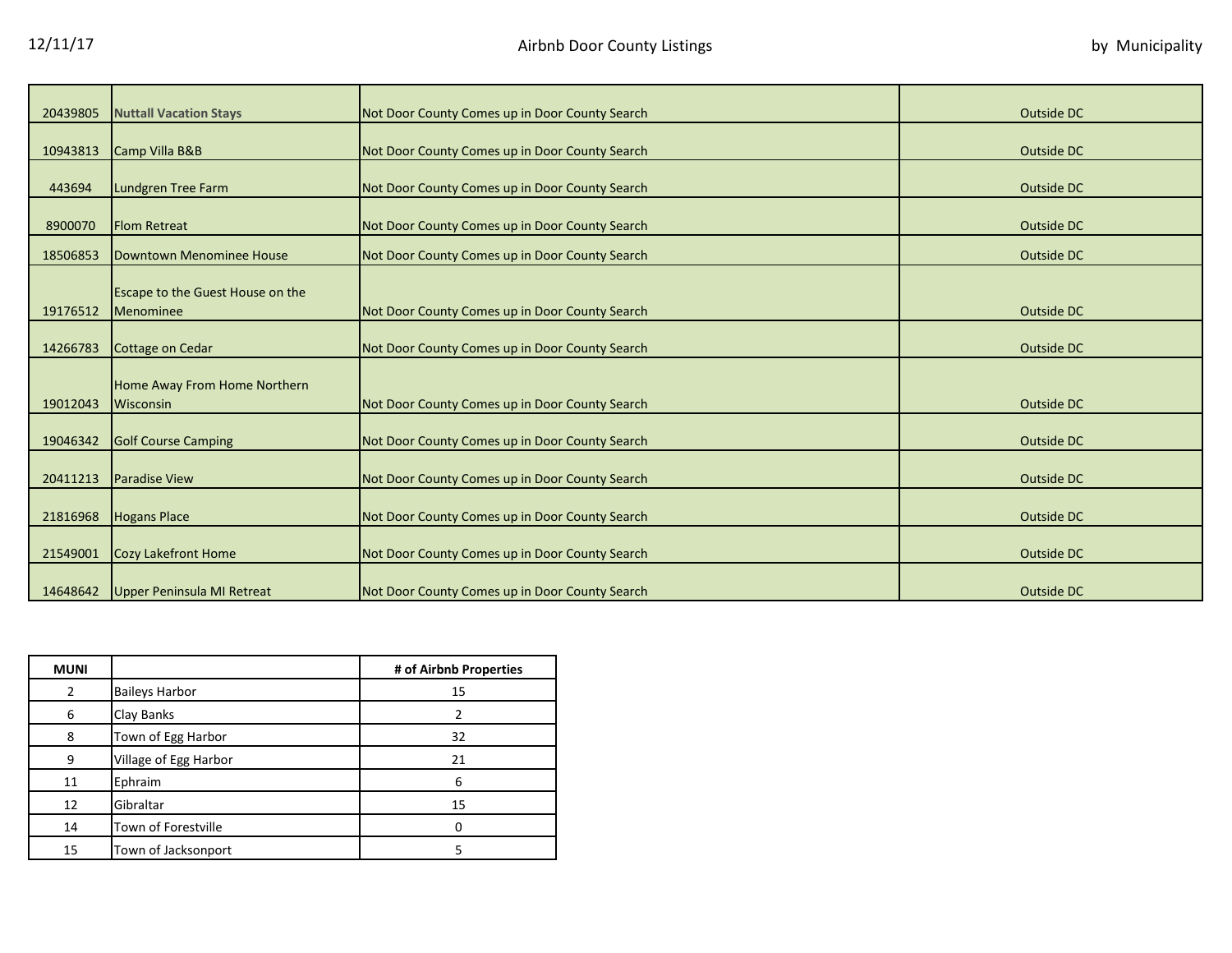| 27 | Nasewaupee                |    |                                                   |  |
|----|---------------------------|----|---------------------------------------------------|--|
| 32 | Liberty Grove             | 26 |                                                   |  |
| 33 | Sevastopol                | 12 |                                                   |  |
| 34 | Sister Bay                |    |                                                   |  |
| 35 | City of Sturgeon Bay      | 38 |                                                   |  |
| 36 | Town of Sturgeon Bay      |    |                                                   |  |
| 39 | Gardner                   | Õ  |                                                   |  |
| 42 | Union                     |    |                                                   |  |
| 46 | Washinton Island          | 14 | 217 TOTAL IN DC                                   |  |
|    | <b>NOT IN DOOR COUNTY</b> | 14 |                                                   |  |
|    |                           |    | listings total when you search Door County<br>231 |  |

|          | Not active                                            |                        |               |                                    |                                |    |  |
|----------|-------------------------------------------------------|------------------------|---------------|------------------------------------|--------------------------------|----|--|
| 21230158 | <b>Writers Cottage</b>                                | <b>Brenda Dietlein</b> |               | removed 12/12/17 per owner         |                                | 39 |  |
| 15062338 | 2 Bedroom for Retreat at Baileys Harbor<br>Resort, WI | Misty                  |               |                                    | Timeshare with no information  | 15 |  |
| 21578526 | <b>Door County Cottage</b>                            | <b>Nancy Brook</b>     |               |                                    | listing removed as of 12/11/17 | 12 |  |
| 21287907 | Snug condo on the water in Sturgeon<br><b>Bay</b>     |                        |               |                                    |                                | 27 |  |
| 20961541 | 1960's Dream! Anderson Camper                         | Jeri Olm               |               |                                    |                                | 39 |  |
| 21201942 | Meadow Ridge Resort--Aquatic<br>Center, Arcade & more |                        |               | Timeshare wholesaler               |                                | 9  |  |
| 19668255 | Hope's Fishing Haven                                  | Hope & Thomas Werking  |               | 39-56-1421-13 Hope's Fishing Haven | <b>Dreamland Agent</b>         | 39 |  |
| 13922784 | <b>Graybird Manor</b>                                 | <b>Chris Demarinis</b> |               | 34-56-1672-00 Graybird Manor       |                                | 34 |  |
| 19532421 | New Home, Great Location                              | Carolee Lasecki        | 12-56-1450-00 | Treeport                           | permitted for 3                | 12 |  |
| 11676845 | Door County Vacation Rental Home                      | Dr. Phil Arnold        |               | 02-56-1563-00 West Meadow Rental   |                                |    |  |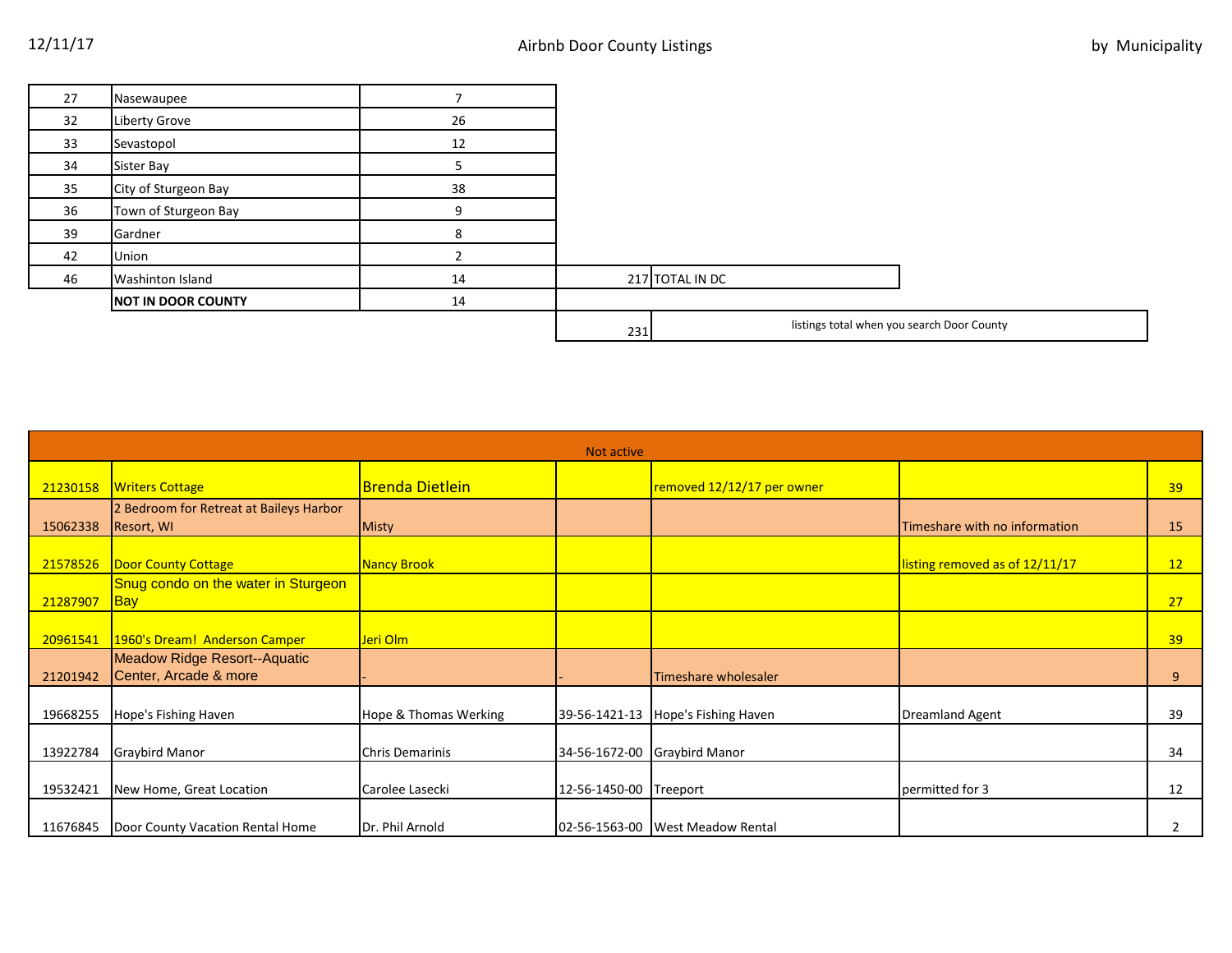| 20190513 | Kangaroo Lake Retreat                          | William and Heather Andersen                                   |                           | 02-56-1543-06 Kanagroo Lake Retreat                |                           | $\overline{2}$ |
|----------|------------------------------------------------|----------------------------------------------------------------|---------------------------|----------------------------------------------------|---------------------------|----------------|
| 20848190 | Lady Loon Lakefront Lodge                      | Kathleen Kay                                                   |                           |                                                    |                           | 32             |
| 474747   | Vacation Condo in Door County WI               | Frederick R. Carson                                            | 08-53-0945-00             | Landmark - Unit 3334 - Carson                      |                           | 8              |
| 1017049  | Door County Getaway - Sleeps 6                 | James Hedman                                                   |                           | 32-53-1306-00 Northbluff Retreat                   |                           | 32             |
| 18150677 | In the heart of Sturgeon Bay.                  | David Hayes                                                    |                           | 35-54-1427-00 Reynolds House B&B                   |                           | 35             |
| 19735199 | Landmark Resort - Cozy 1 bedroom wood-<br>view | <b>Brian Wiegland</b>                                          | 08-53-1688-00             | Landmark Resort - Door County Getaways-<br>Wiegand | permitted for 4 units     | 8              |
| 17281207 | Accessible 1 Bed 1 Bath Condo                  | Daniel and Linda Scott                                         | 08-53-1685-00             | Landmark Resort - #4105 - Scott                    |                           | 8              |
| 5974438  | Charisma 34ft Sailboat                         | Helen & Robin Urban                                            | 35-59-1501-00             | Charisma Sailboat                                  |                           | 35             |
| 17027981 | Maple Grove Cottage                            | John and Maria Chomeau - Maple<br>Grove Cottage LLC            | 12-56-1330-00             | Maple Grove Cottage LLC                            |                           | 12             |
| 2613362  | The Cotter Cottage                             | <b>Brandon Cotter</b>                                          | 34-56-1371-00             | The Cotter Cottage                                 |                           | 34             |
| 7530840  | Inn at Cedar Crossing                          | Stephen Hellmann                                               | 35-54-0827-00             | Inn at Cedar Crossing                              |                           | 35             |
| 16690036 | Harbor Light Inn                               | Harbor Oasis LLC, Sheenah Arenz 32-52-1527-00 Harbor Light Inn |                           |                                                    |                           | 32             |
| 12173811 | The Chalet on Garret Bay                       | Mary Ann Rademacher                                            | 32-56-1606-00 Chalet, The |                                                    |                           | 32             |
| 8282578  | The Cottage on Cottage Rd                      | Mark and Kari Speltz                                           |                           | 32-56-1560-00 The Cottage on Cottage Road          |                           | 32             |
| 230311   | Awesome Log Home Door Co, WI                   | Cheryl M Robertson                                             |                           | 27-56-1211-00 Maple Haven Bed and Breakfast        |                           | 27             |
| 4861518  | <b>Beautiful Beach House</b>                   | Mary & Ray Spangler                                            | 02-52-0393-00             | Cedar Beach Inn                                    |                           | $\overline{2}$ |
| 6006127  | Highview Lodge, 40 Private Acres               | <b>Matthew T Reese</b>                                         | 46-56-1279-00             | Highview Lodge                                     |                           | 46             |
| 11165648 | Luxury Rooms in heart of Ephraim               | <b>Diane Taillon</b>                                           | 11-52-1583-00             | Hillside Inn Ephraim                               | permitted for 7           | 11             |
| 11819966 | Door County Log Cabin in Ephraim               | Diane Taillon                                                  | 11-56-0963-00             | Log Cabin Place                                    | permitted for 3           | 11             |
| 11819036 | Door County Log Cabin in Ephraim!              | Diane Taillon                                                  | 11-56-0963-00             | Log Cabin Place                                    | permitted for 3           | 11             |
| 6738821  | Country Home                                   | John Heikkila                                                  | 14-56-1539-00             | Heikkila - Country House                           |                           | 14             |
| 5394977  | Three Sisters Farm Meadow House                | Tim and Kathleen Kay                                           |                           | 32-56-1523-00 Summer Sleeping House - Kay          | permitted for three units | 32             |